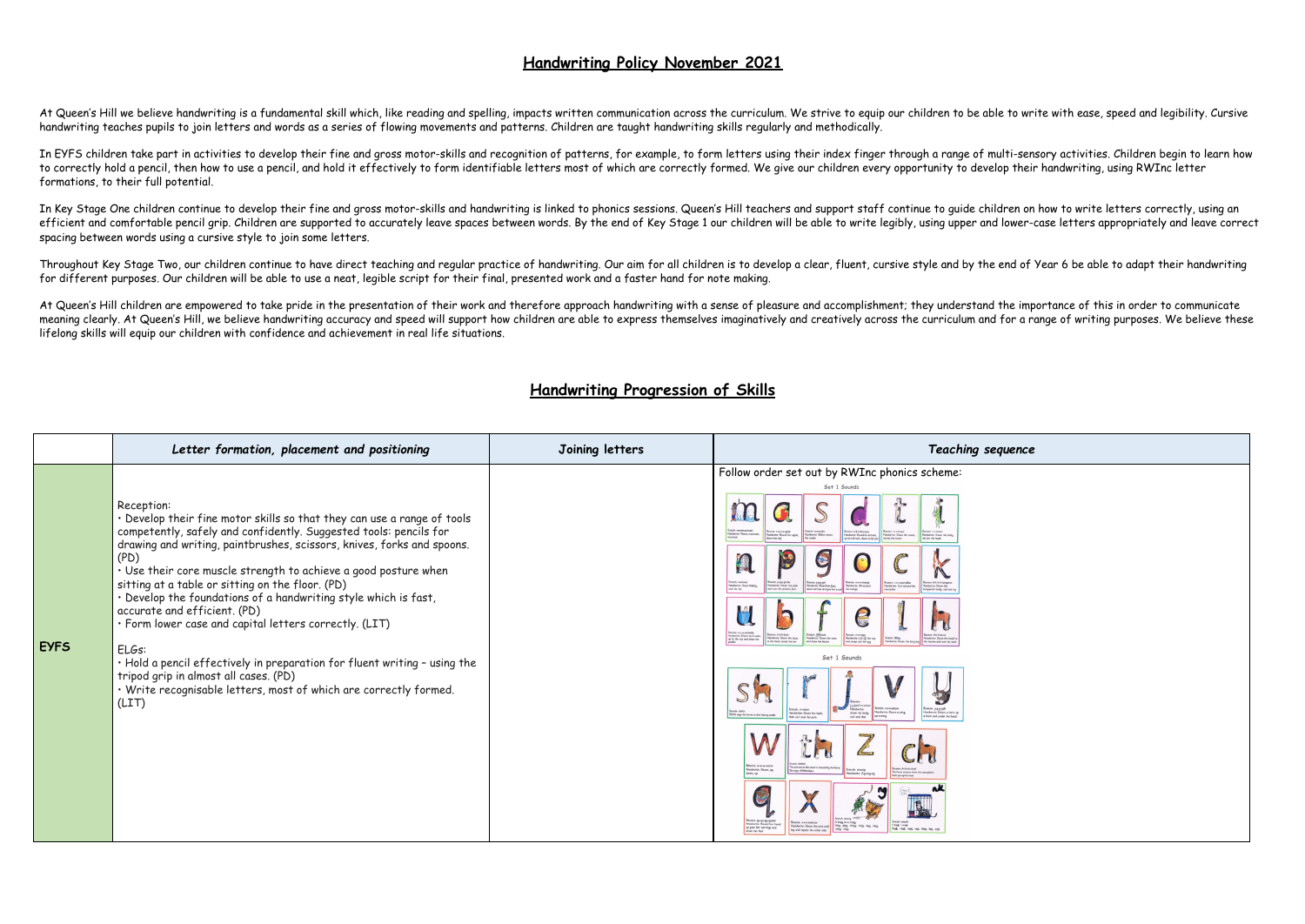| Year 1 | To write lower case and capital letters in the correct direction,<br>starting and finishing in the right place with a good level of<br>consistency.<br>To sit correctly at a table, holding a pencil comfortably and<br>correctly.<br>To form the digits 0-9.<br>To understand which letters belong to which handwriting 'families'<br>(i.e. letters that are formed in similar ways) and to practise these. |                                                                                                                                                                                           | The Ladder Family $(l, i, u, t, y, j)$<br>2. The One-Armed Robot Family (n, m, h, k, b, p, r)<br>The Curly Caterpillar Family (c, a, d, e, s, g, f, q, o)<br>4. The ZigZag Monster Family $(z, v, w, x)$     |
|--------|--------------------------------------------------------------------------------------------------------------------------------------------------------------------------------------------------------------------------------------------------------------------------------------------------------------------------------------------------------------------------------------------------------------|-------------------------------------------------------------------------------------------------------------------------------------------------------------------------------------------|--------------------------------------------------------------------------------------------------------------------------------------------------------------------------------------------------------------|
| Year 2 | To write capital letters and digits of the correct size, orientation<br>and relationship to one another and to lower case letters.<br>To form lower case letters of the correct size, relative to one<br>another.<br>To use spacing between words that reflects the size of the letters.                                                                                                                     | To begin to use the diagonal and<br>horizontal strokes needed to join letters.                                                                                                            | The Ladder Family (I, i, u, t, y, j)<br>The One-Armed Robot Family (n, m, h, k, b, p, r)<br>2.<br>The Curly Caterpillar Family (c, a, d, e, s, g, f, q, o)<br>The ZigZag Monster Family $(z, v, w, x)$<br>4. |
| Year 3 | To use a neat, joined handwriting style with<br>$\bullet$<br>increasing accuracy and speed.                                                                                                                                                                                                                                                                                                                  | To continue to use the diagonal and<br>horizontal strokes that are needed to<br>join letters and to understand which<br>letters, when adjacent to one another,<br>are best left unjoined. | Teachers follow the needs of their class and recap any let                                                                                                                                                   |
| Year 4 | To increase the legibility, consistency and quality of their<br>handwriting by ensuring that the down strokes of letters are<br>parallel and equidistant and by ensuring that lines of writing are<br>spaced sufficiently so that the ascenders and descenders of<br>letters do not touch.                                                                                                                   | To use confidently diagonal and<br>horizontal joining strokes throughout<br>their independent writing to increase<br>fluency.                                                             |                                                                                                                                                                                                              |
| Year 5 | To increase the speed of their handwriting so that problems with<br>forming letters do not get in the way of writing down what they<br>want to say.<br>To be clear about what standard of handwriting is appropriate for<br>a particular task, e.g. quick notes or a final handwritten version.                                                                                                              | To use confidently diagonal and<br>horizontal joining strokes throughout<br>their independent writing in a legible,<br>fluent and speedy way.                                             |                                                                                                                                                                                                              |
| Year 6 | To write legibly, fluently and with increasing speed by choosing<br>which shape of a letter to use when given choices and deciding<br>whether to join specific letters and by choosing the writing<br>implement that is best suited for a task.                                                                                                                                                              | To recognise when to use an unjoined<br>style (e.g. for labelling a diagram, for<br>writing an email address or for algebra)<br>and capital letters (e.g. for filling in a<br>form).      |                                                                                                                                                                                                              |

| , r) |         |
|------|---------|
|      | , q, o) |

p, r)<br>f, q, o)

any letter formations that need further practise.